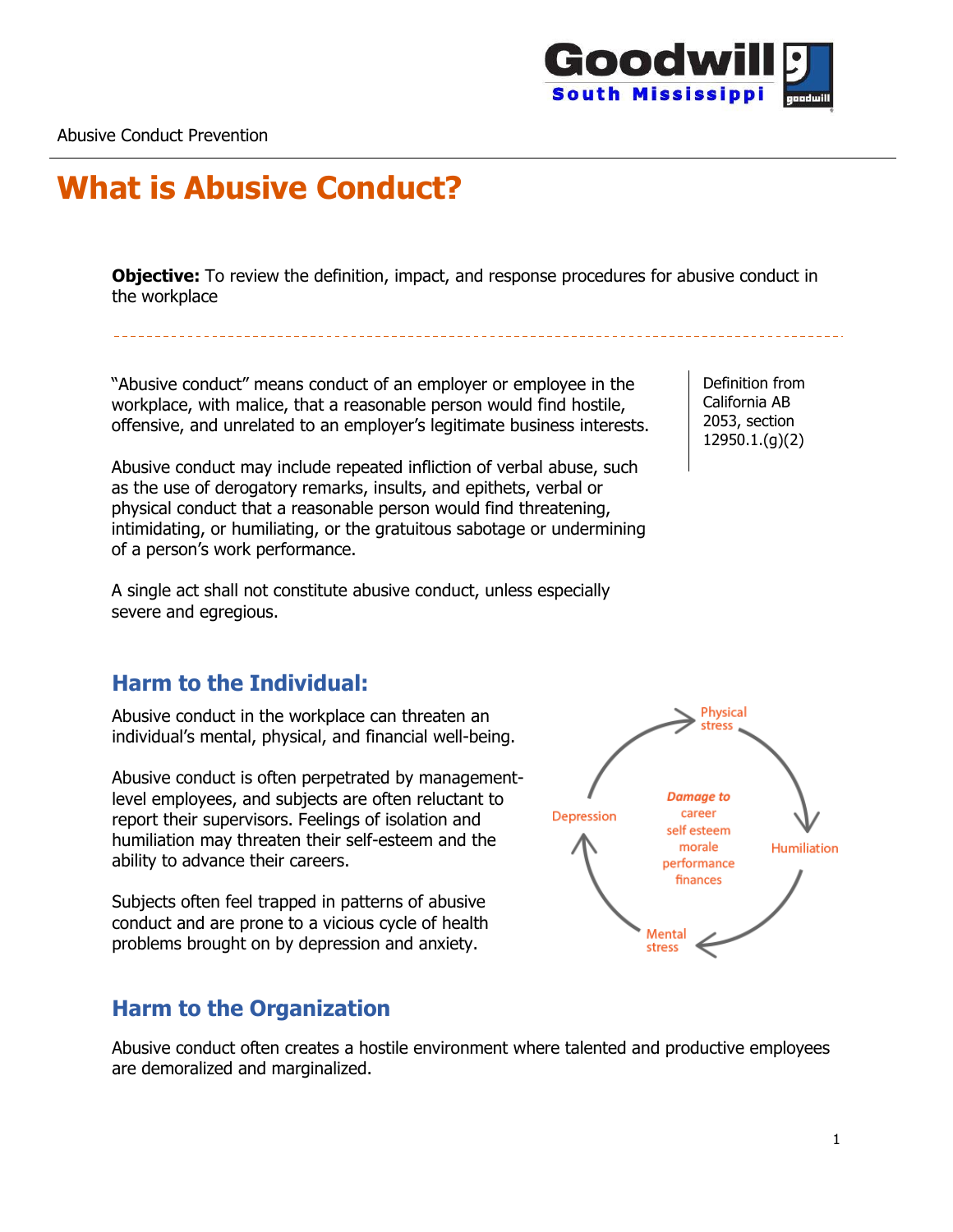

# **What is Abusive Conduct?**

People who are targets of abusive conduct are often isolated from the team and experience a diminished pride of ownership for their work. A hostile work environment can lead to significant economic losses from chronic absenteeism, employee health issues, and worker turnover.

If abusive behavior is not addressed swiftly, the eventual expense to the organization can include investigation and opportunity costs and costs associated with disciplinary action.

#### **Prevention Program**

An effective prevention program:

- 1. Defines abusive conduct.
- 2. Establishes a prevention and correction program with mechanisms for complaints and concerns.
- 3. Provides training and awareness activities.
- 4. Documents patterns of abusive behavior.
- 5. Responds to incidents and complaints swiftly. This typically includes an investigation and, where indicated by the investigation, appropriate and effective disciplinary action.
- 6. Offers counseling and treatment resources to targets of abuse.

**Reduced performance** Hostile environment Worker demoralization Diminished productivity Diminished ownership Absenteeism Worker health issues



Employee turnover Investigation cost Opportunity cost Disciplinary action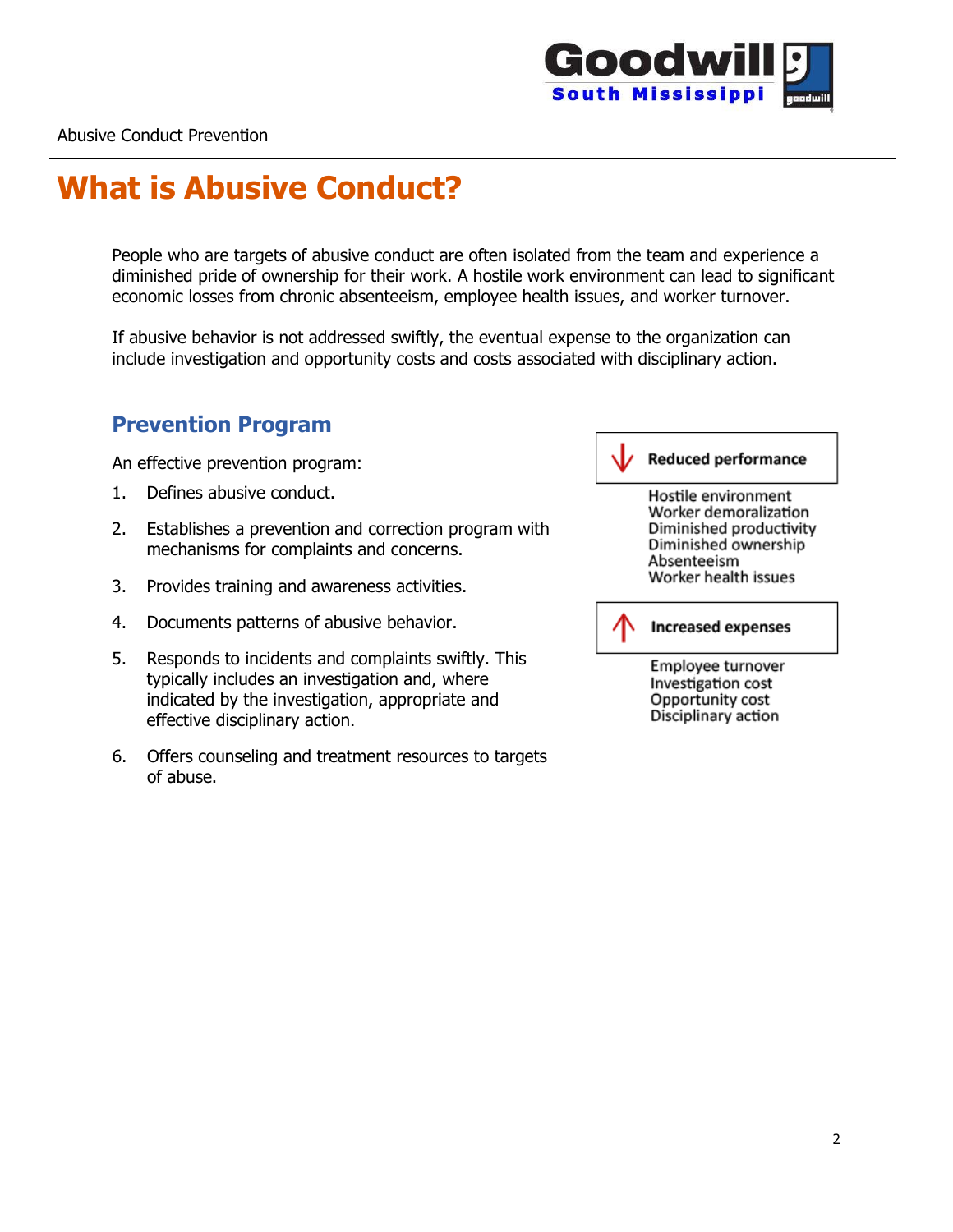

## **What is Abusive Conduct?**

### **Reporting Abusive Conduct**

You need to know your company's complaint procedure and who to inform, such as your HR representative, your manager, or both. Also, be prepared to provide, at a minimum, the following information:

- 1. The name of the person being subjected to abusive conduct
- 2. The name of the alleged abuser
- 3. The time and date of the incidents
- 4. The locations where the incidents occurred
- 5. Names of any witnesses
- 6. Descriptions of the incidents